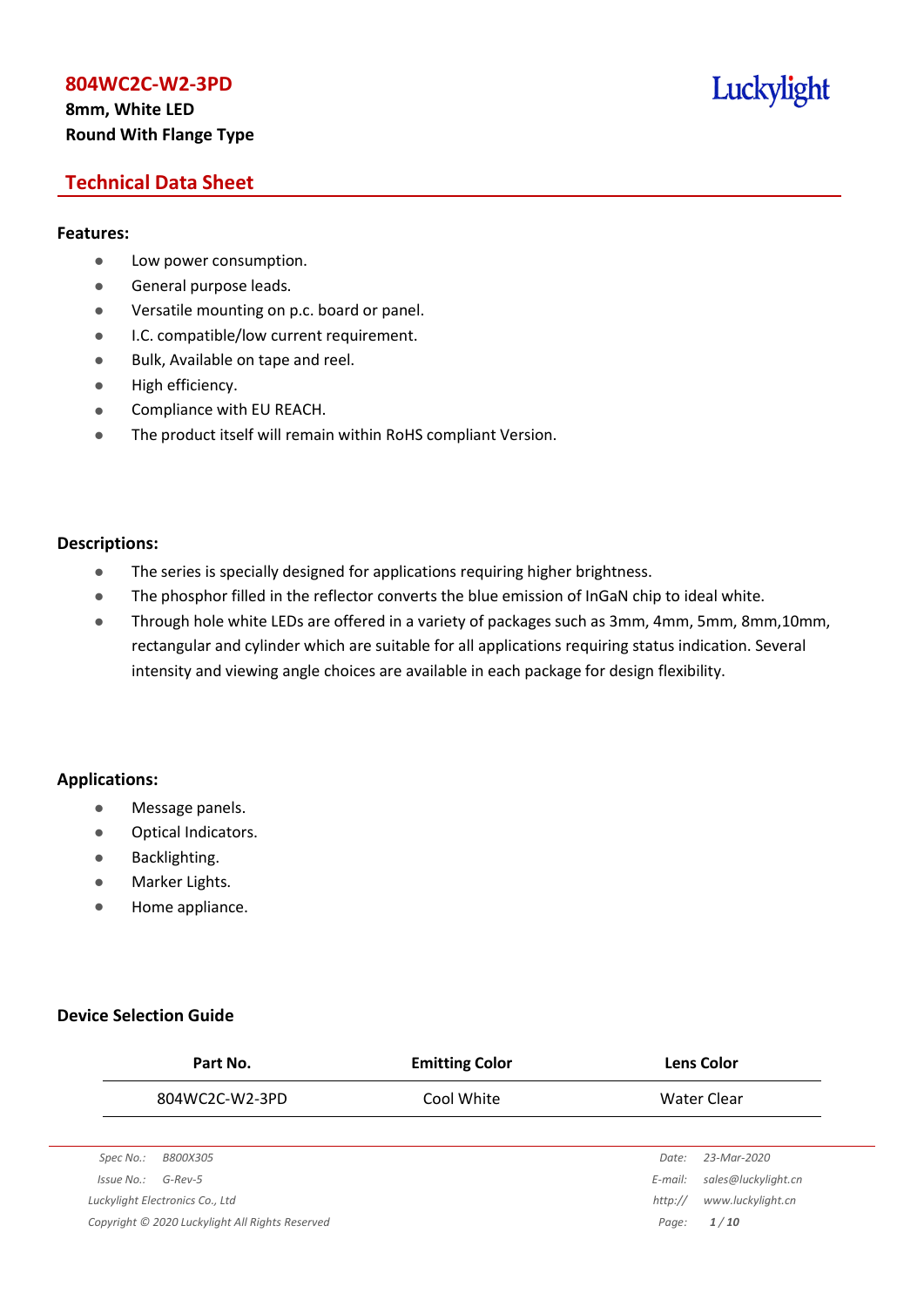**8mm, White LED Round With Flange Type**

## **Technical Data Sheet**

## **Package Dimension:**



#### *Notes:*

*1. All dimensions are in millimeters (inches).*

*2. Tolerance is ± 0.25 mm (.010″) unless otherwise noted.*

*3. Protruded resin under flange is 1.00mm (.039″) max.*

| Spec No.: B800X305 |  | Date: 23-Mar-2020 |
|--------------------|--|-------------------|
|                    |  |                   |

*Issue No.: G-Rev-5 E-mail: sales@luckylight.cn*

*Luckylight Electronics Co., Ltd ht* 

*Copyright © 2020 Luckylight All Rights Reserved Page: 2 / 10*



| Date: | 23-Mar-2020               |
|-------|---------------------------|
|       | mail: sales@luckylight.cn |
|       | ttp:// www.luckylight.cn  |
| Page: | 2/10                      |

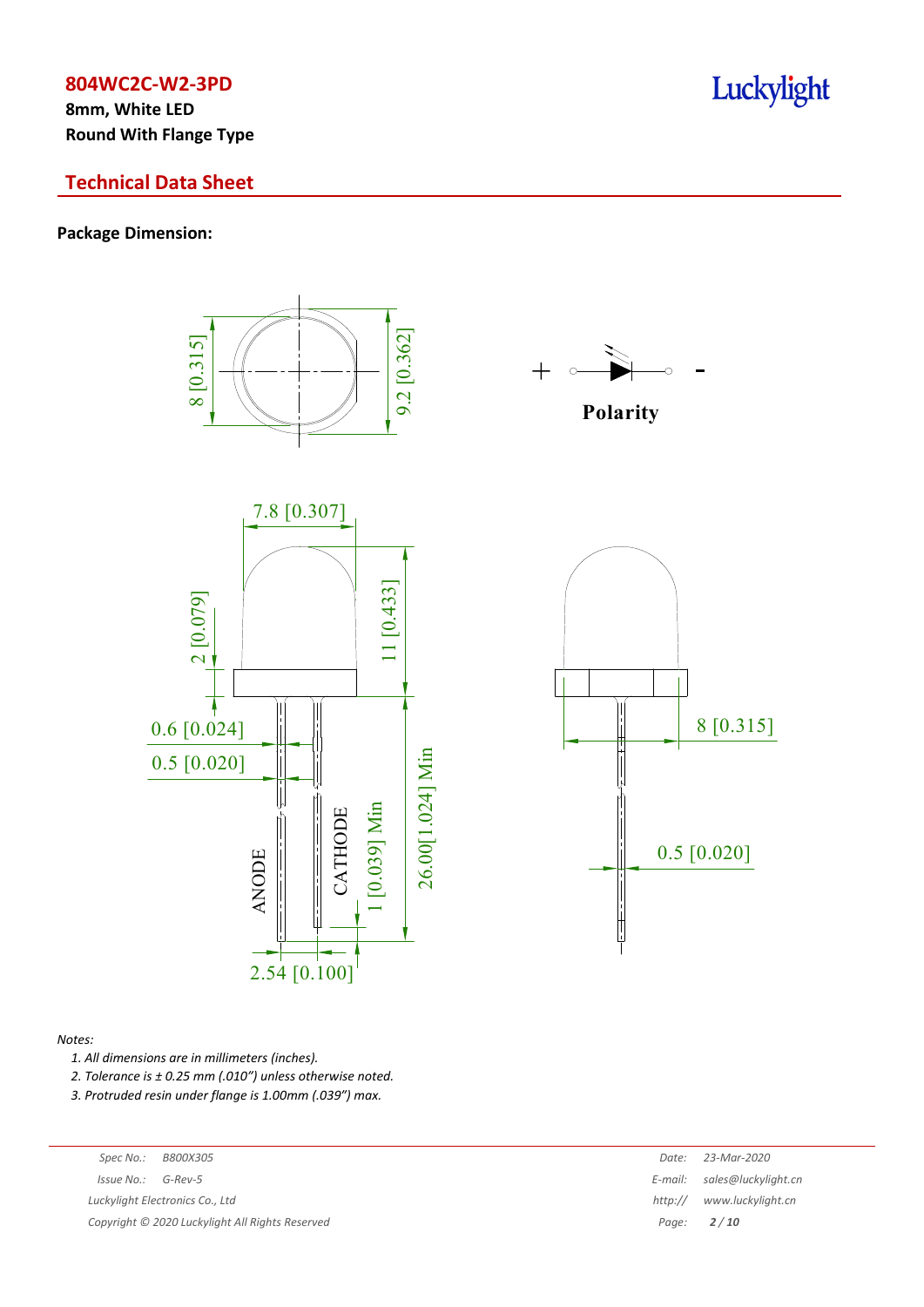# **8mm, White LED Round With Flange Type**

# Luckylight

# **Technical Data Sheet**

## **Absolute Maximum Ratings at Ta=25**℃

| <b>Parameters</b>                  | Symbol                       | Max.                                 | Unit |
|------------------------------------|------------------------------|--------------------------------------|------|
| Power Dissipation                  | $P_{d}$                      | 85                                   | mW   |
| Peak Forward Current (a)           | <b>IFP</b>                   | 100                                  | mA   |
| DC Forward Current (b)             | ΙF                           | 25                                   | mA   |
| Reverse Voltage <sup>(c)</sup>     | $V_{R}$                      | 5                                    | v    |
| <b>Operating Temperature Range</b> | ${\mathsf T}_{\textsf{opr}}$ | -40 $^{\circ}$ C to +80 $^{\circ}$ C |      |
| Storage Temperature Range          | ${\mathsf T}_{\text{stg}}$   | -40 $^{\circ}$ C to +85 $^{\circ}$ C |      |
| <b>Soldering Temperature</b>       | ${\mathsf T}_{\textsf{sld}}$ | 260℃ for 5 Seconds                   |      |

*Notes:*

*a. Derate linearly as shown in derating curve.*

*b. Duty Factor = 10%, Frequency = 1 kHz.*

c. Reverse voltage (VR) condition is applied for IR test only. The device is not designed for reverse operation.

## **Electrical Optical Characteristics at Ta=25**℃

| <b>Parameters</b>                       | Symbol          | Min.  | Typ.  | Max.  | Unit | <b>Test Condition</b> |
|-----------------------------------------|-----------------|-------|-------|-------|------|-----------------------|
| Luminous Intensity (a)                  | l٧              | 5000  | 8500  | $---$ | mcd  | $IF = 20mA$           |
| Viewing Angle <sup>(b)</sup>            | $2\theta_{1/2}$ |       | 30    |       | deg. | $IF = 20mA$           |
|                                         | x               | $---$ | 0.28  |       |      | $IF = 20mA$           |
| Chromaticity Coordinates <sup>(c)</sup> | y               | $---$ | 0.28  |       |      | $IF=20mA$             |
| <b>Color Temperature</b>                | <b>CCT</b>      | ---   | 11000 |       | К    | $IF = 20mA$           |
| <b>Color Rendering Index</b>            | <b>CRI</b>      |       | 80    |       | Ra   | $IF = 20mA$           |
| Forward Voltage                         | VF              | 2.6   | 30    | 3.4   | ٧    | $IF = 20mA$           |
| Reverse Current <sup>(d)</sup>          | IR              |       |       | 10    | μA   | $VR=5V$               |

*Notes:*

a. Luminous intensity is measured with a light sensor and filter combination that approximates the CIE eye-response curve. The Iv guarantee *must be included with ±15% testing tolerance.*

*b. 2θ1/2 is the o -axis angle where the luminous intensity is 1⁄2 the peak intensity.*

*c. The chromaticity coordinates (x, y) is derived from the 1931 CIE chromaticity diagram.*

d. Reverse current (IR) condition is applied for VR test only. The device is not designed for reverse operation.

| Spec No.:              | <i>B800X305</i>                                 | Date:   | 23-Mar-2020                 |
|------------------------|-------------------------------------------------|---------|-----------------------------|
| $Is sue No.:  G-Rev-5$ |                                                 |         | E-mail: sales@luckylight.cn |
|                        | Luckylight Electronics Co., Ltd                 | http:// | www.luckylight.cn           |
|                        | Copyright © 2020 Luckylight All Rights Reserved |         | Page: <b>3/10</b>           |
|                        |                                                 |         |                             |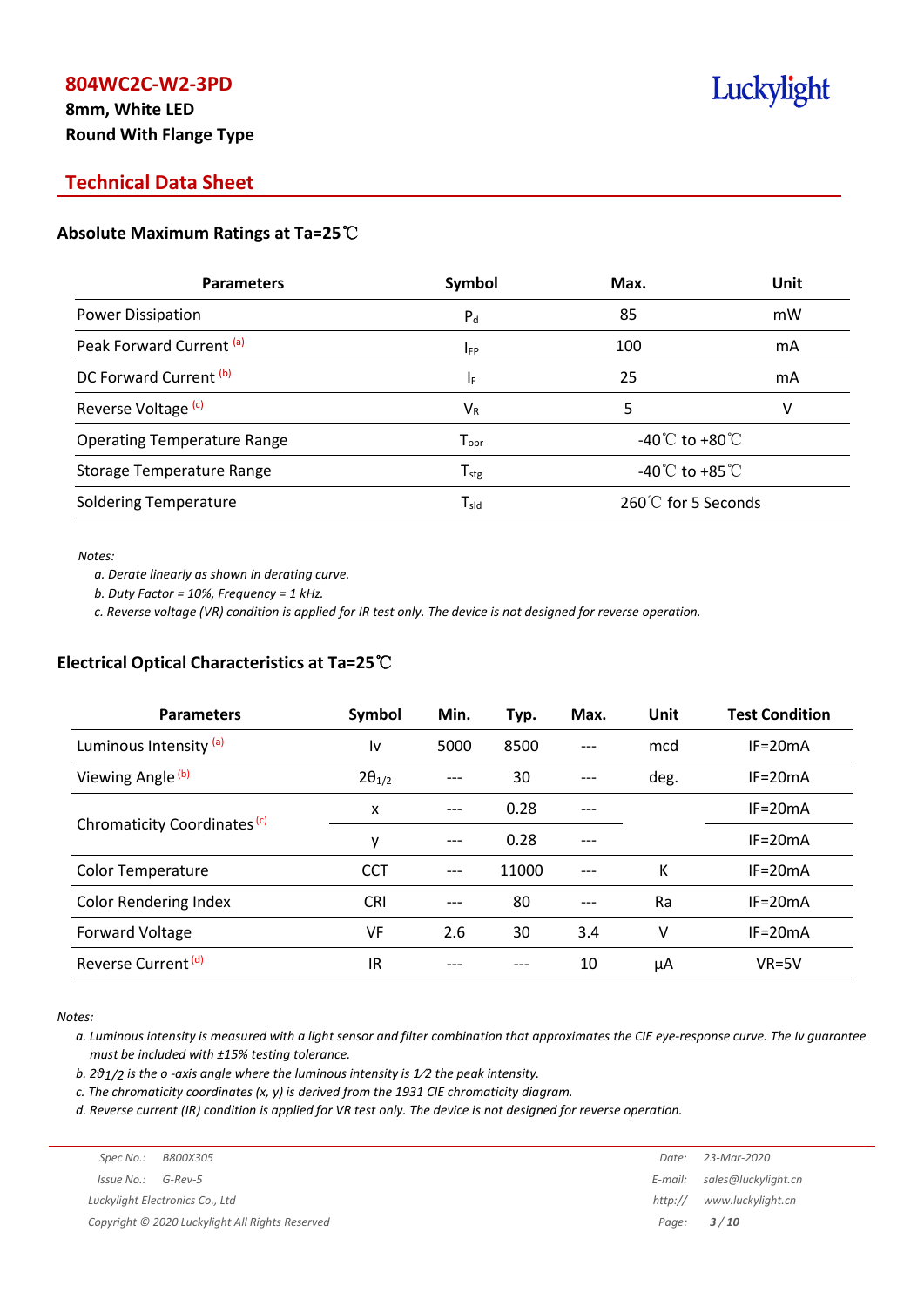**8mm, White LED Round With Flange Type**

# Luckylight

# **Technical Data Sheet**

20

 $0\frac{1}{400}$ 

# **(25**℃ **Ambient Temperature Unless Otherwise Noted)** Spectrum Distribution  $Ta = 25^{\circ}C$ Relative Luminous Intensity (%) Relative Luminous Intensity (%) 100 80 60 40

**Typical Electrical / Optical Characteristics Curves**

Wavelength λp (nm) Luminous Intensity & Ambient Temperature Relative Luminous Intensity (%) 1 1000 100 10

400 450 500 550 600 650 700

-60 -40 -20 0 20 40 60 80 100 Ambient Temperature Ta (℃)

## Forward Current Derating Curve



*Spec No.: B800X305 Date: 23-Mar-2020 Issue No.: G-Rev-5 E-mail: sales@luckylight.cn Luckylight Electronics Co., Ltd http:// www.luckylight.cn*

*Copyright © 2020 Luckylight All Rights Reserved Page: 4 / 10*



30

40

50

Forward Current & Forward Voltage

Ta=25℃

#### Luminous Intensity & Forward Current

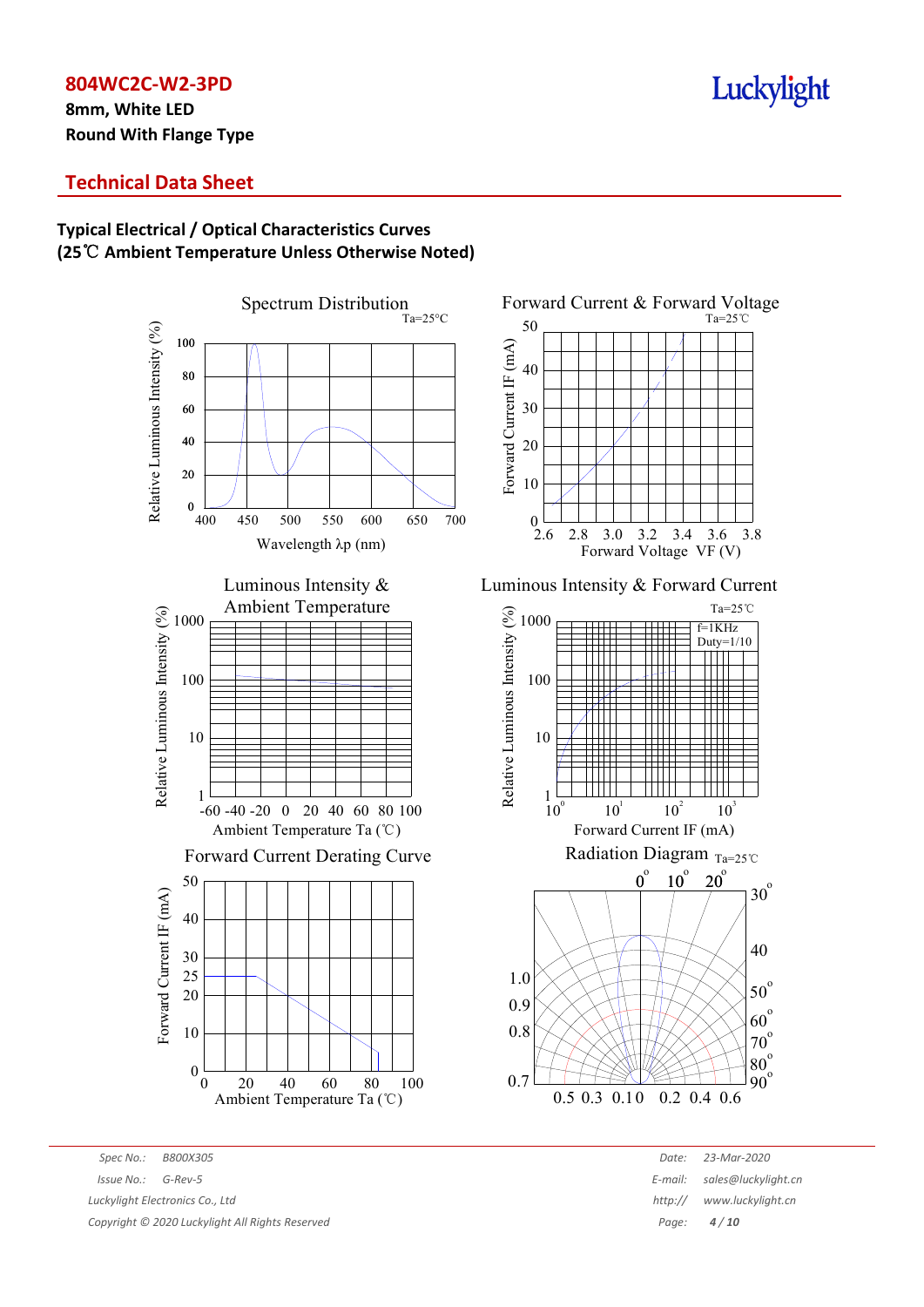# **8mm, White LED Round With Flange Type**

# **Technical Data Sheet**

## **CIE Chromaticity Diagram:**



## **Chromaticity Coordinates Specifications for Bin Rank:**

| <b>Bin Code</b> | Left x | Left y | Top x | Тор у | <b>Right x</b> | <b>Right y</b> | <b>Bottom x</b> | Bottom y |
|-----------------|--------|--------|-------|-------|----------------|----------------|-----------------|----------|
| $C2-1$          | 0.268  | 0.264  | 0.275 | 0.273 | 0.271          | 0.279          | 0.264           | 0.269    |
| $C3-1$          | 0.273  | 0.258  | 0.279 | 0.267 | 0.275          | 0.273          | 0.268           | 0.264    |
| $C2-2$          | 0.275  | 0.273  | 0.282 | 0.283 | 0.285          | 0.290          | 0.271           | 0.279    |
| $C3-2$          | 0.279  | 0.267  | 0.285 | 0.276 | 0.282          | 0.283          | 0.275           | 0.273    |
| $C2-3$          | 0.282  | 0.283  | 0.288 | 0.292 | 0.285          | 0.300          | 0.278           | 0.290    |
| $C3-3$          | 0.285  | 0.276  | 0.291 | 0.284 | 0.288          | 0.292          | 0.282           | 0.283    |

*Note: Color Coordinates Measurement allowance is ±0.012.*

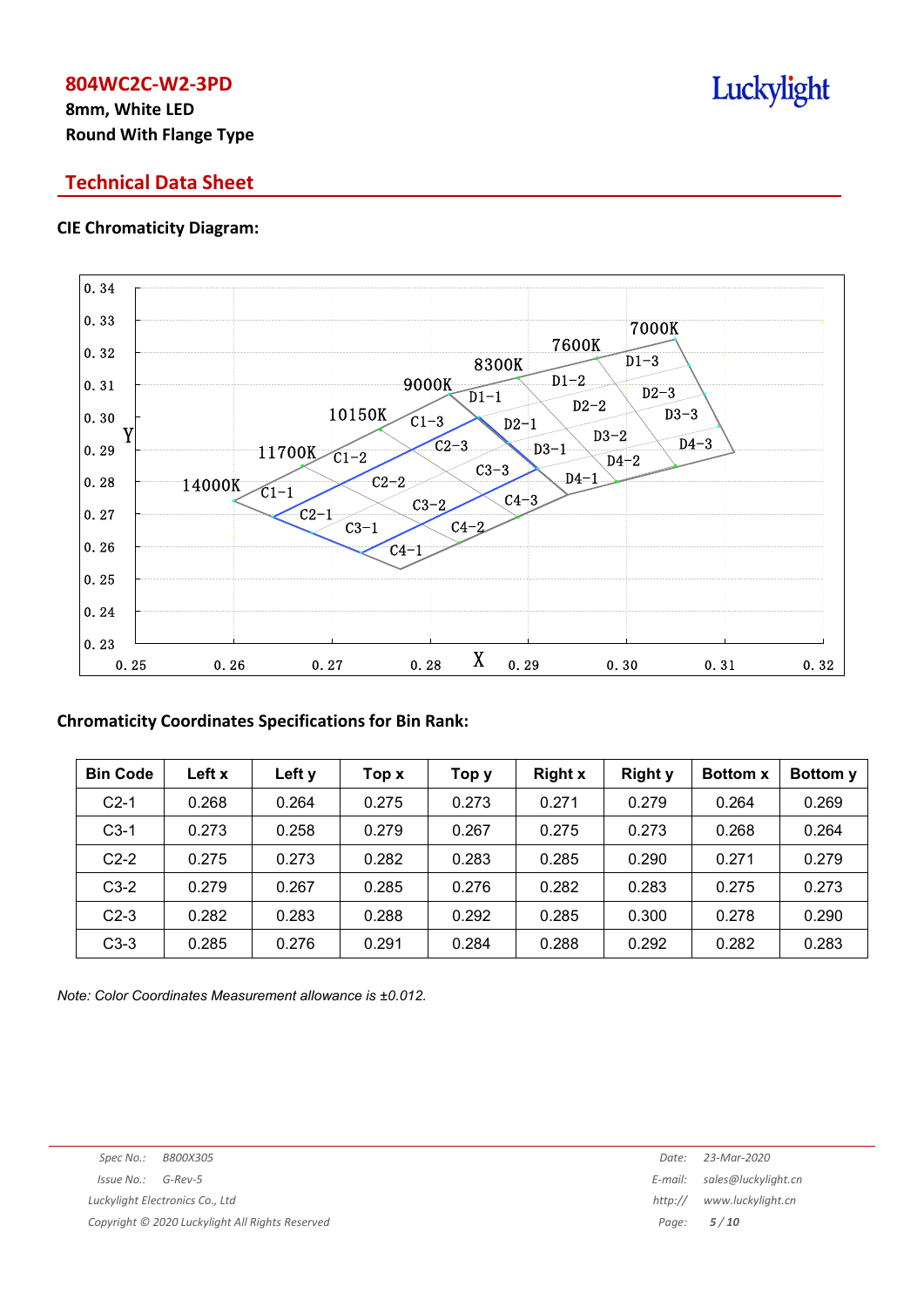# **8mm, White LED Round With Flange Type**

## **Technical Data Sheet**

#### **Bin Table Specification**:

#### **Luminous Intensity Iv (mcd) IF@20mA**

| <b>Bin Code</b> | Min   | Max.  |
|-----------------|-------|-------|
| 24              | 5000  | 6500  |
| 25              | 6500  | 8500  |
| 26              | 8500  | 11000 |
| วร              | 11000 | 14000 |

*Note: Tolerance of each bin limit is ±15%.*

### **Forward Voltage VF (V) IF@20mA**

| <b>Bin Code</b> | Min | Max. |
|-----------------|-----|------|
|                 | 2.6 | 2.8  |
|                 | 2.8 | ⌒    |
|                 | 3.0 | ⌒    |
|                 | ົ   |      |

*Note: Forward Voltage Measurement allowance is ±0.2V.*

## **Chromaticity Coordinates, CC (x, y), IF@20mA**

| <b>Bin Code</b> | Chromaticity Coordinates, IF@20mA |       |       |       |       |  |  |  |
|-----------------|-----------------------------------|-------|-------|-------|-------|--|--|--|
| $C2-1$          | x                                 | 0.268 | 0.275 | 0.271 | 0.264 |  |  |  |
|                 | ٧                                 | 0.264 | 0.273 | 0.279 | 0.269 |  |  |  |
|                 | X                                 | 0.273 | 0.279 | 0.275 | 0.268 |  |  |  |
| $C3-1$          | ٧                                 | 0.258 | 0.267 | 0.273 | 0.264 |  |  |  |
| $C2-2$          | x                                 | 0.275 | 0.282 | 0.278 | 0.271 |  |  |  |
|                 | y                                 | 0.273 | 0.283 | 0.290 | 0.279 |  |  |  |
|                 | X                                 | 0.279 | 0.285 | 0.282 | 0.275 |  |  |  |
| $C3-2$          | ٧                                 | 0.267 | 0.276 | 0.283 | 0.273 |  |  |  |
|                 | x                                 | 0.282 | 0.288 | 0.285 | 0.278 |  |  |  |
| $C2-3$          | ٧                                 | 0.283 | 0.292 | 0.300 | 0.290 |  |  |  |
| $C3-3$          | x                                 | 0.285 | 0.291 | 0.288 | 0.282 |  |  |  |
|                 | у                                 | 0.276 | 0.284 | 0.292 | 0.283 |  |  |  |

*Note: Color Coordinates Measurement allowance is±0.012.*

*Copyright © 2020 Luckylight All Rights Reserved Page: 6 / 10*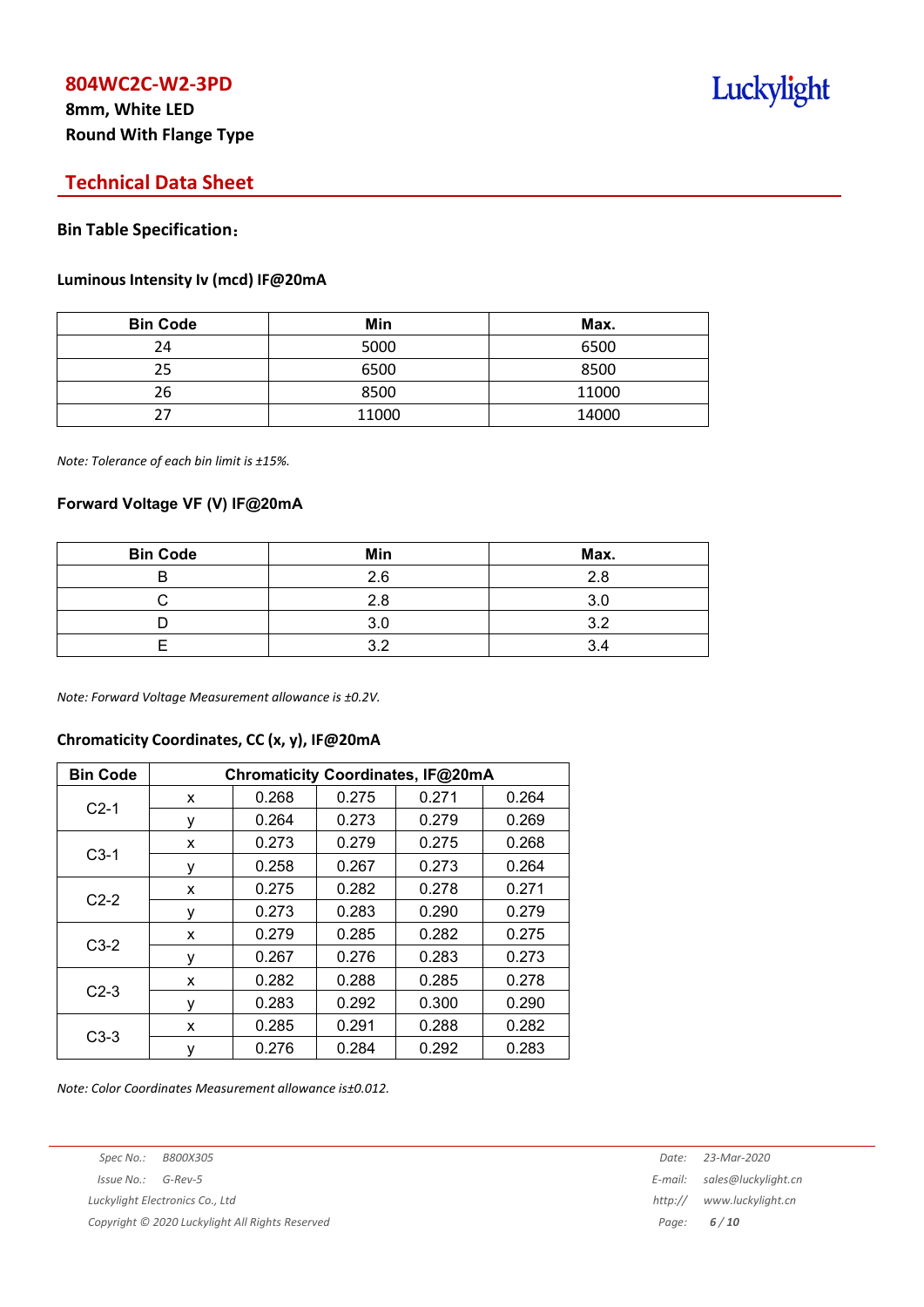**8mm, White LED Round With Flange Type**

# Luckylight

# **Technical Data Sheet**

## **Packing & Label Specifications:**



Packing Quantity:

- a. 400 PCS/bag.
- b. 4000 PCS/Inner Box.
- c. 6 Inner Boxes/Outside Box.

| Spec No.:<br>B800X305                           | Date:   | 23-Mar-2020                 |
|-------------------------------------------------|---------|-----------------------------|
| Issue No.: G-Rev-5                              |         | E-mail: sales@luckylight.cn |
| Luckylight Electronics Co., Ltd                 | http:// | www.luckylight.cn           |
| Copyright © 2020 Luckylight All Rights Reserved |         | Page: <b>7/10</b>           |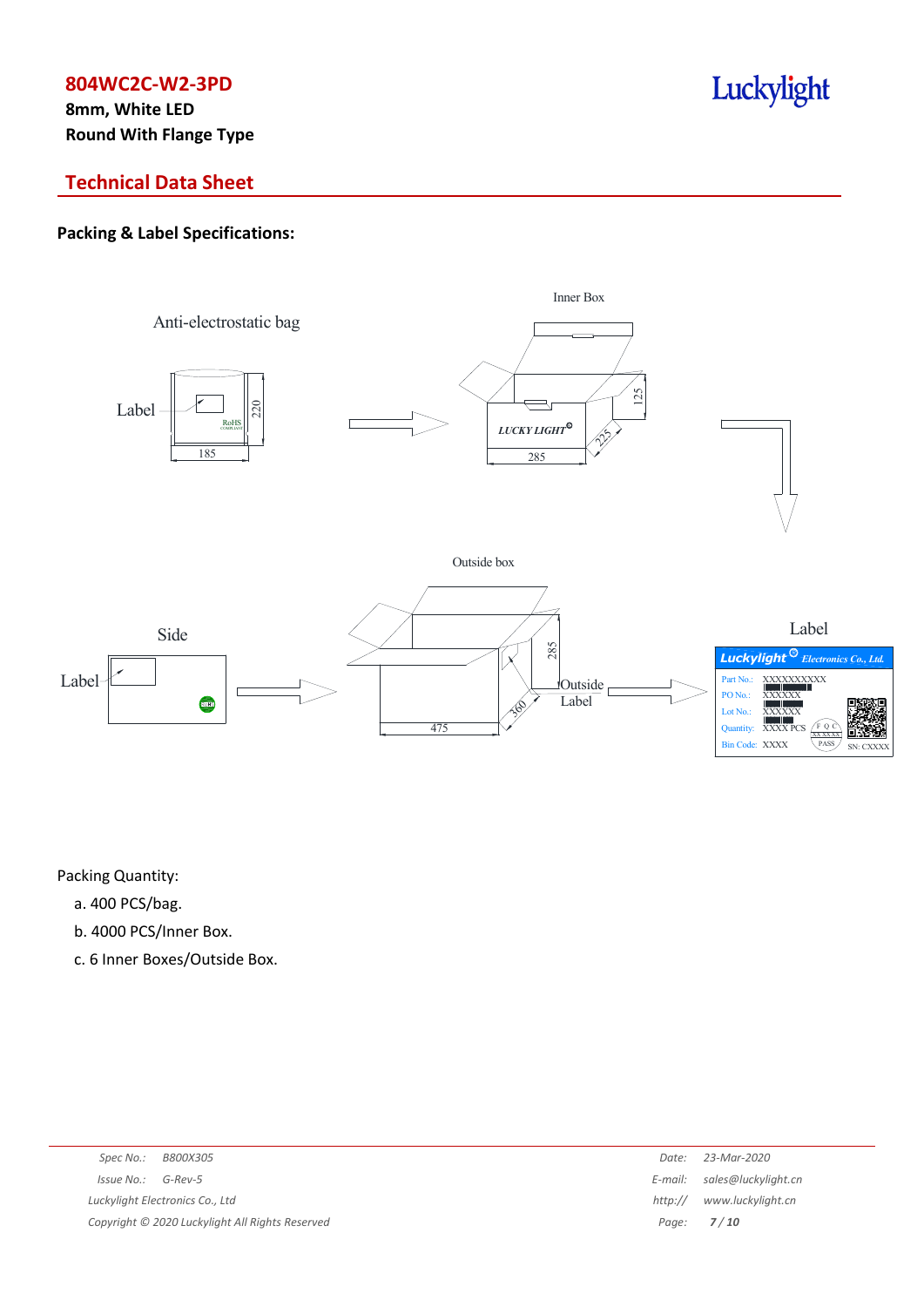# **8mm, White LED Round With Flange Type**

# **Technical Data Sheet**

## **CAUTIONS**

## 1. **Over-current-proof**

Customer must apply resistors for protection, otherwise slight voltage shift will cause big current change (Burn out will happen).

## 2. **Storage**

- 2.1 The LEDs should be stored at 30°C or less and 70%RH or less after being shipped from Luckylight and the storage life limits are 3 months. If the LEDs are stored for 3 months or more, they can be stored for a year in a sealed container with a nitrogen atmosphere and moisture absorbent material.
- 2.2 Please avoid rapid transitions in ambient temperature, especially, in high humidity environments where condensation can occur.

## 3. **Cleaning**

Use alcohol-based cleaning solvents such as isopropyl alcohol to clean the LEDs if necessary.

## 4. **Lead Forming & Assembly**

During lead forming, the leads should be bent at a point at least 1.6mm from the base of LED lens. Do not use the base of the lead frame as a fulcrum during forming. Lead forming must be done before soldering, at normal temperature. During assembly on PCB, use minimum clinch force possible to avoid excessive mechanical stress.

## 5. **Soldering**

When soldering, for Lamp without stopper type and must be leave a minimum of 3mm clearance from the base of the lens to the soldering point. Do not apply any external stress to the lead frame during soldering while the LED is at high temperature.

## Recommended soldering conditions:

| <b>Soldering Iron</b> |                                     | <b>Wave Soldering</b>         |                                      |
|-----------------------|-------------------------------------|-------------------------------|--------------------------------------|
| Temperature           | $300^{\circ}$ C Max.<br>3 sec. Max. | Pre-heat<br>Pre-heat Time     | $100^{\circ}$ C Max.<br>60 sec. Max. |
| Soldering Time        | (one time only)                     | Solder Wave<br>Soldering Time | $260^{\circ}$ C Max.<br>5 sec. Max.  |

*Note:*

a. Excessive soldering temperature and / or time might result in deformation of the LED lens or catastrophic failure of the LED.

Luckylight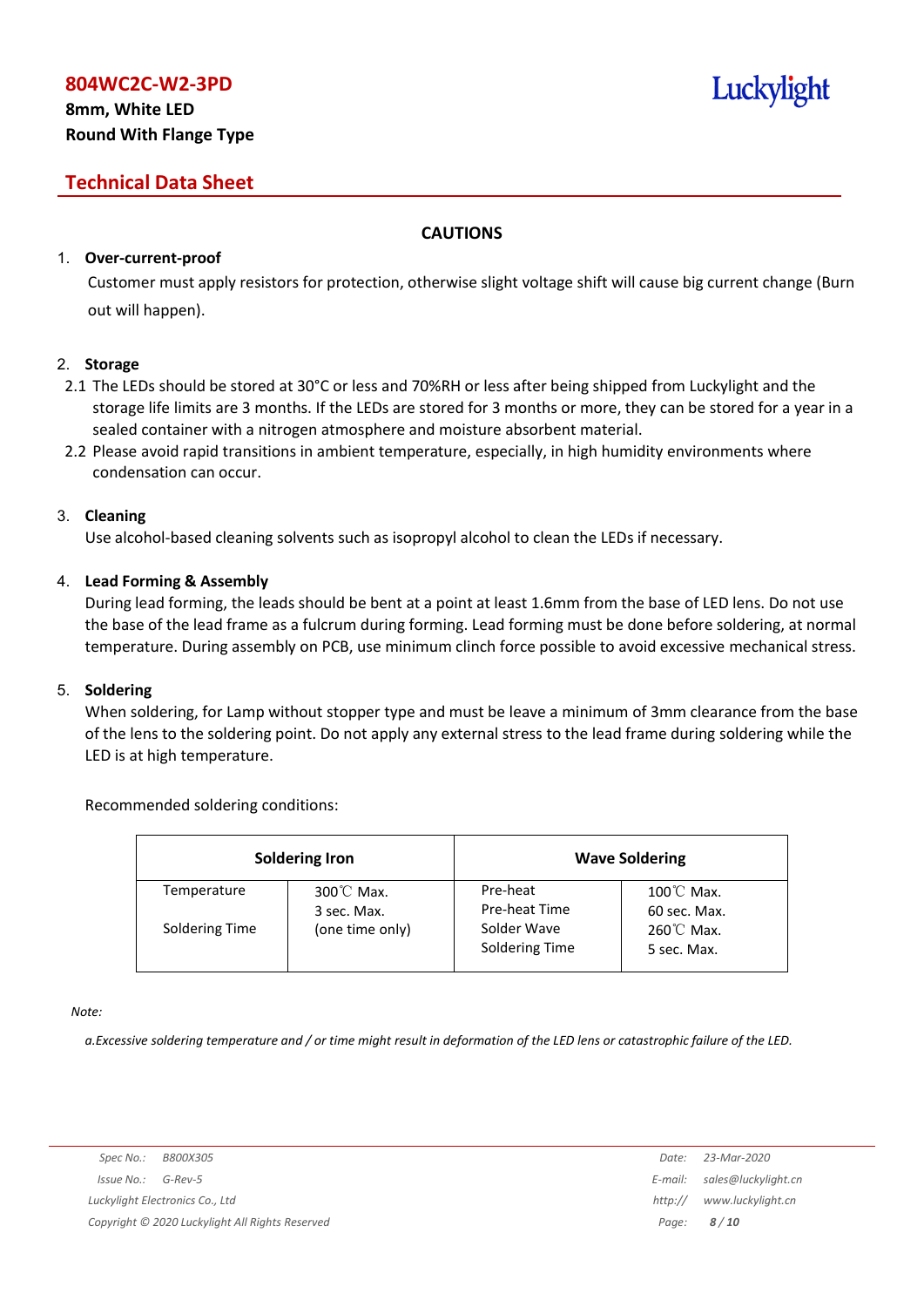# **8mm, White LED Round With Flange Type**

## **Technical Data Sheet**

Recommended Wave Soldering Profiles



*Notes:*

a. Recommend pre-heat temperature of 105° C or less (as measured with a thermocouple attached to the LED pins) prior to immersion in the *solder wave with a maximum solder bath temperature of 260° C.*

*b.Peak wave soldering temperature between 245° C ~ 255°C for 3 sec (5 sec max).*

*c.Do not apply stress to the epoxy resin while the temperature is above 85°C.*

*d.Fixtures should not incur stress on the component when mounting and during soldering process.*

*e.SAC 305 solder alloy is recommended.*

*f.No more than one wave soldering pass.*

#### 6. **Drive Method**

An LED is a current-operated device. In order to ensure intensity uniformity on multiple LEDs connected in parallel in an application, it is recommended that a current limiting resistor be incorporated in the drive circuit, in series with each LED as shown in Circuit A below.

**Circuit model A** 

**Circuit model B** 





(A) Recommended circuit

(B) The brightness of each LED might appear different due to the differences in the I-V characteristics of those LEDs.

| Spec No.:<br><i>B800X305</i>                    | Date:   | 23-Mar-2020         |
|-------------------------------------------------|---------|---------------------|
| Issue No.:<br>G-Rev-5                           | E-mail: | sales@luckylight.cr |
| Luckylight Electronics Co., Ltd                 |         | www.luckylight.cn   |
| Copyright © 2020 Luckylight All Rights Reserved |         | Page: $9/10$        |

| Date:   | 23-Mar-2020         |
|---------|---------------------|
| E-mail: | sales@luckylight.cn |
| http:// | www.luckylight.cn   |
| Page:   | 9/10                |

# Luckylight